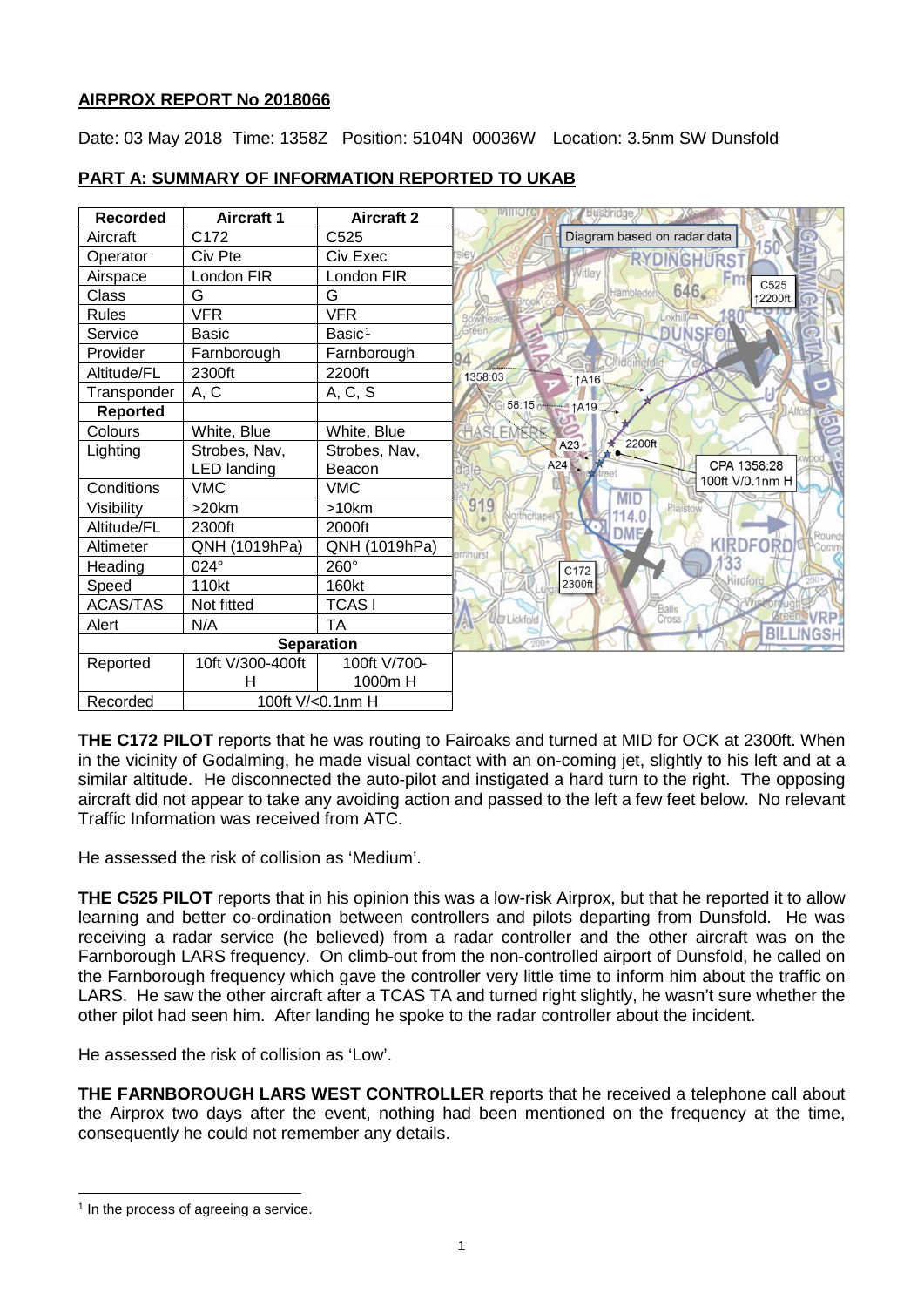**THE FARNBOROUGH APPROACH CONTROLLER** reports that he released the C525 towards Midhurst and, having been released, it came into close proximity to an aircraft wearing a 0451 squawk. He couldn't remember whether he passed generic Traffic Information or not. The C525 was on a Basic Service as it approached GWC, the controller had spoken to London and agreed to put the C525 on track to GWC at 3000ft against inbound traffic descending to 4000ft. After the incident the pilot asked whether the traffic had been with Farnborough, and when the controller confirmed that it was, he reported that he would be filing an Airprox.

## **Factual Background**

The weather at Farnborough was recorded as follows:

METAR EGLF 031320Z 26007KT 230V310 9999 SCT046 14/04 Q1020=

### **Analysis and Investigation**

## **CAA ATSI**

At 1339:27, the C172 pilot established communications with the Farnborough LARS West controller. The pilot reported they were overhead Seaford at 4000ft descending to 2300ft and requested a Basic Service. At 1339:48, the Farnborough LARS West controller passed the QNH and issued a transponder code of 0451. The pilot readback was correct and a Basic Service was agreed.



Figure 1 – 1357:34

The C525 was first visible on radar at 1357:34 (Figure 1), and the C525 pilot established communications with Farnborough Radar at 1357:45. The controller instructed the pilot to squawk code ident, passed the QNH 1019hPa, and asked what type of service was required outside of controlled airspace. The pilot read back the QNH correctly and requested a Basic Service.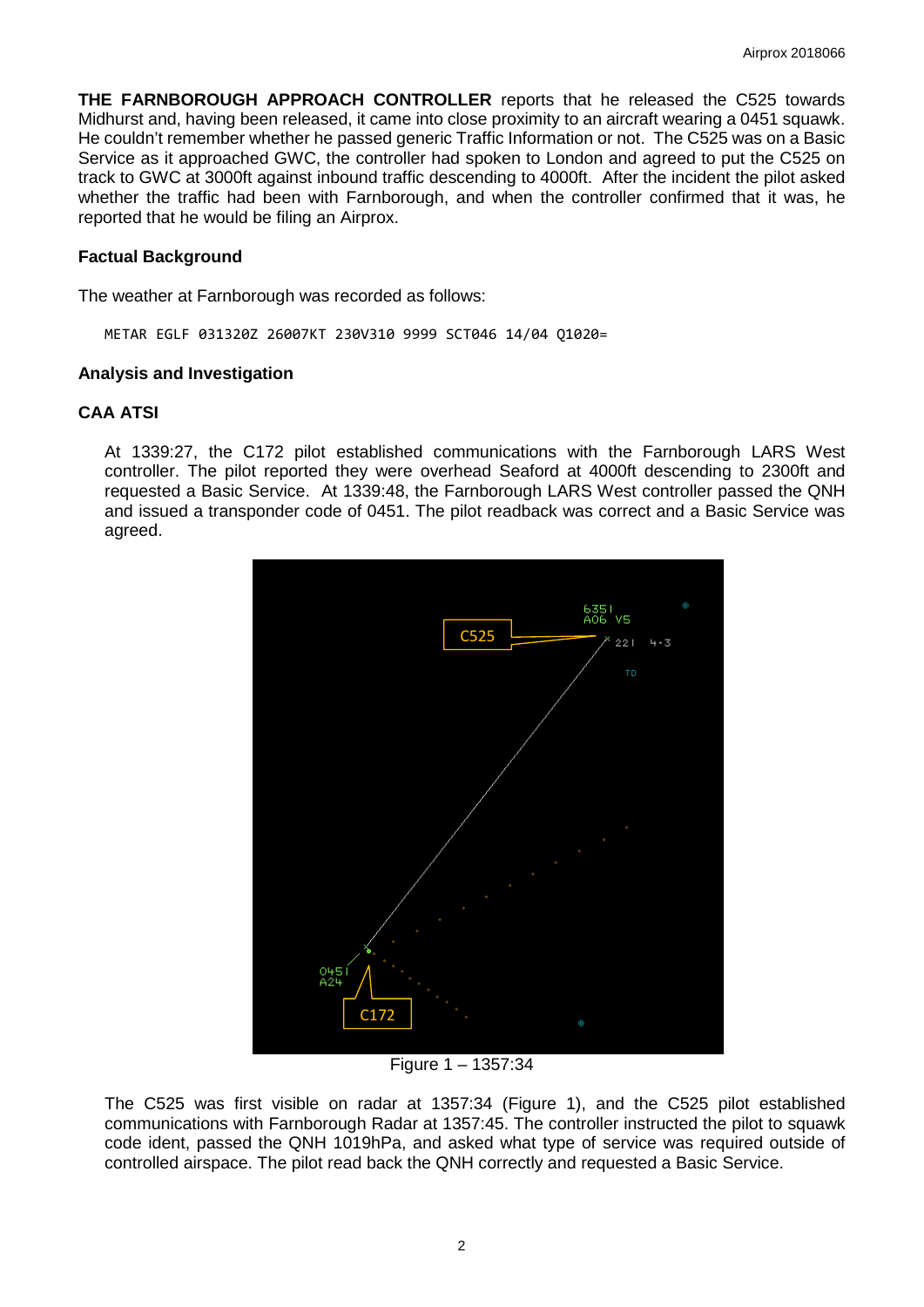At 1358:05, the Farnborough Radar controller identified the C525 and requested the aircraft's passing level. The controller then passed Traffic Information on the C172 advising it was manoeuvring to the south west, 700ft above (Figure 2). The pilot reported that they had the C172 on TCAS and they were passing 1900ft to level at 2300ft. The controller asked if they were routing to Goodwood.



Figure 2 - 1358:05 Figure 3 – 1358:30

CPA occurred at 1358:30 (Figure 3) and the radar indicated that the aircraft were separated by 0.1nm and 100ft.

At 1358:32, the C525 pilot asked the Farnborough Radar controller to standby which the controller acknowledged. At 1358:41 the C525 pilot stated they could either route to Goodwood or Midhurst but their initial routing was via Bognor.

At 1359:00, the Farnborough Radar controller asked the C525 pilot to confirm their level. The pilot stated they were returning to the profile as they had just had to avoid the traffic. A Basic Service was agreed and the controller passed some further Traffic Information. At 1359:13, the Farnborough Radar controller instructed the C525 to climb to altitude 3000ft which was acknowledged.

At 1359:48, the C525 pilot asked if the C172 was talking to Farnborough. The controller confirmed it was talking to Farnborough LARS West and the pilot stated they would be filing an Airprox report.

At the time of the Airprox, the C172 was receiving a Basic Service from Farnborough LARS West. The C525 was not yet in receipt of a service from Farnborough Radar. No Traffic Information was passed to the C172 pilot. The C525 pilot did receive Traffic Information on the C172, but did not report visual with the traffic.

Under the terms of a Basic Service CAP 774 states;

If a controller/ FISO considers that a definite risk of collision exists, a warning shall be issued to the pilot.

Whether traffic information has been provided or not, the pilot remains responsible for collision avoidance without assistance from the controller

The Airprox took place in class G airspace therefore separation between aircraft is the responsibility of the pilot.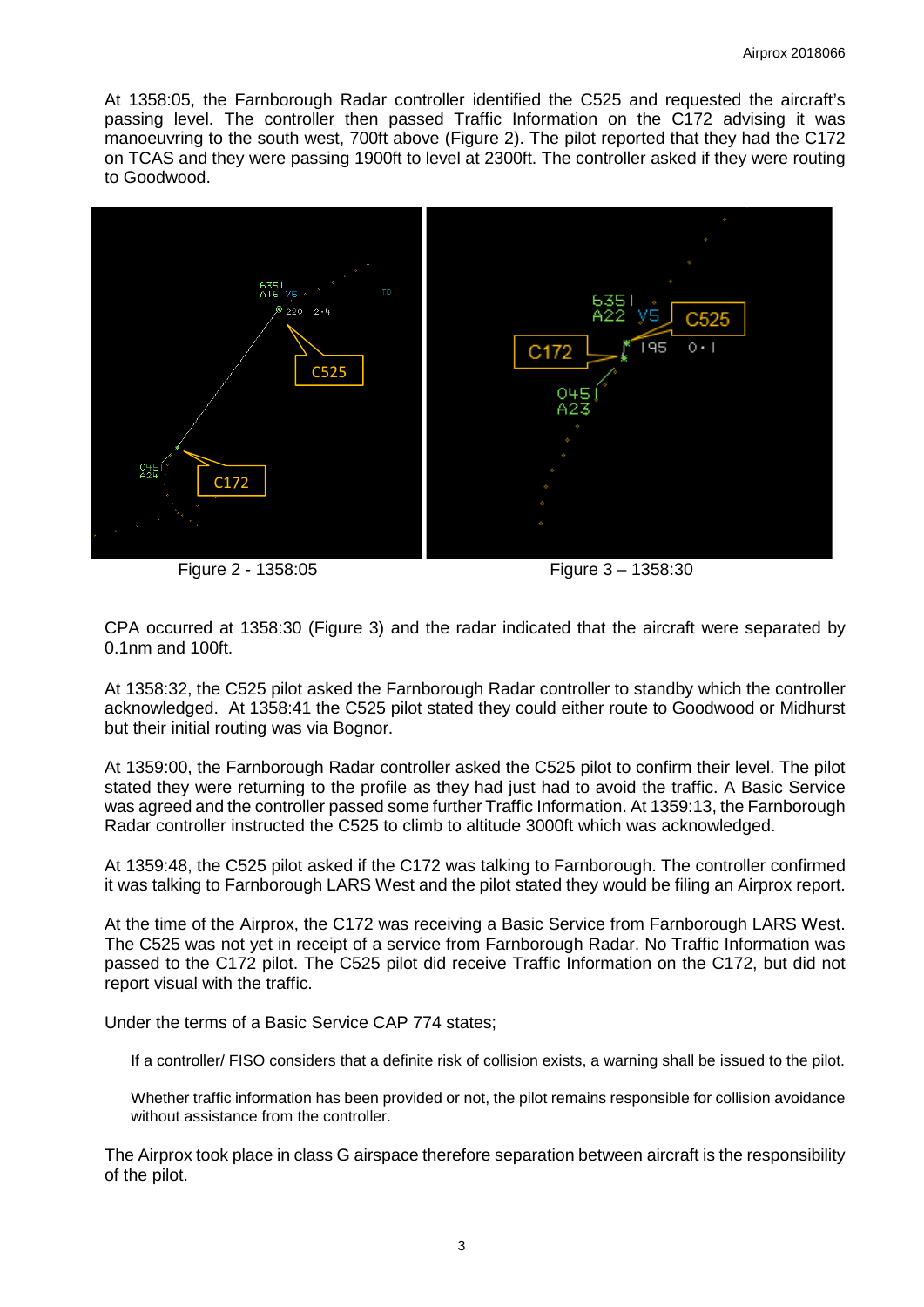## **UKAB Secretariat**

The C172 and C525 pilots shared an equal responsibility for collision avoidance and not to operate in such proximity to other aircraft as to create a collision hazard<sup>[2](#page-3-0)</sup>. If the incident geometry is considered as head-on or nearly so then both pilots were required to turn to the right<sup>[3](#page-3-1)</sup>.

### **Summary**

An Airprox was reported when a C172 and a C525 flew into proximity near Denham at 1358hrs on Thursday 3rd May 2018. Both pilots were operating under VFR in VMC, the C172 pilot in receipt of a Basic Service from Farnborough and the C525 pilot in the process of establishing a Basic Service with Farnborough.

## **PART B: SUMMARY OF THE BOARD'S DISCUSSIONS**

Information available consisted of reports from the pilots of both aircraft, transcripts of the relevant RT frequencies, radar photographs/video recordings, reports from the air traffic controllers involved and reports from the appropriate ATC operating authorities.

The Board first looked at the actions of the C172 pilot. He was receiving a Basic Service from Farnborough. Under the terms of a Basic Service, Farnborough were not required to maintain track ident on the C172 and were not required to provide Traffic Information unless they happened to see a conflict situation. Members commented that if the C172 pilot wanted such information then he would have been better served in asking for Traffic Service, and a discussion then followed about whether pilots in general really understood the differences between a Basic Service (where Traffic Information would not routinely be passed), and a Traffic Service (where, subject to controller workload, it would). Notwithstanding, members agreed that the C172 pilot was obviously keeping a good look-out and it appeared that this had paid off because he was able to see the C525 and take avoiding action.

Turning to the C525 pilot's actions, members noted that he was climbing out of Dunsfold, which had no ATC facilities. He had called Farnborough and had also requested a Basic Service. However, notwithstanding that he was not required to pass Traffic information, the Farnborough controller did pass Traffic Information on the C172 to the C525 pilot approximately 25 seconds before CPA. In addition, the C525 pilot received a TCAS TA. The Board wondered why, having had the information from two different sources, the pilot continued to climb towards the C172. Acknowledging that he was likely busy reconfiguring his aircraft after take-off and also probably attempting to make a joining clearance and may not have wanted to stop his climb, some members thought he should have at least altered his heading until clear of the C172.

The Board then examined the actions of the two Farnborough controllers. Firstly, the Board thought it disappointing that although the App controller knew that an Airprox had been reported, the LARS controller was not told for two days, by which time he had forgotten any pertinent information. Nevertheless, the NATS advisor was able to explain that the LARS controller was extremely busy at the time, with near constant RT calls and that with such a volume of traffic an aircraft on a Basic Service would be a low priority and probably not monitored. Furthermore, he explained that although the App controller would have received a prenote on the aircraft departing Dunsfold, it was notoriously difficult to judge the timing of departure because there was no ATC at Dunsfold and sometimes the call came from the pilots themselves, meaning that the information could be given anything up to 15 mins or more before the aircraft got airborne. This meant that meaningful co-ordination could not take place. Some GA members pointed out that they were often restricted in height for Farnborough departures and wondered whether the same could be done for Dunsfold; however, they were informed that the difference was the ability to know exactly when the Farnborough departures were happening through controller-to-controller landline communication, rather than the uncertainty of the Dunsfold departures. Nevertheless, controller members commented that it was disappointing that two aircraft, both wearing

l

<span id="page-3-0"></span><sup>2</sup> SERA.3205 Proximity.

<span id="page-3-1"></span><sup>3</sup> SERA.3210 Right-of-way (c)(1) Approaching head-on.